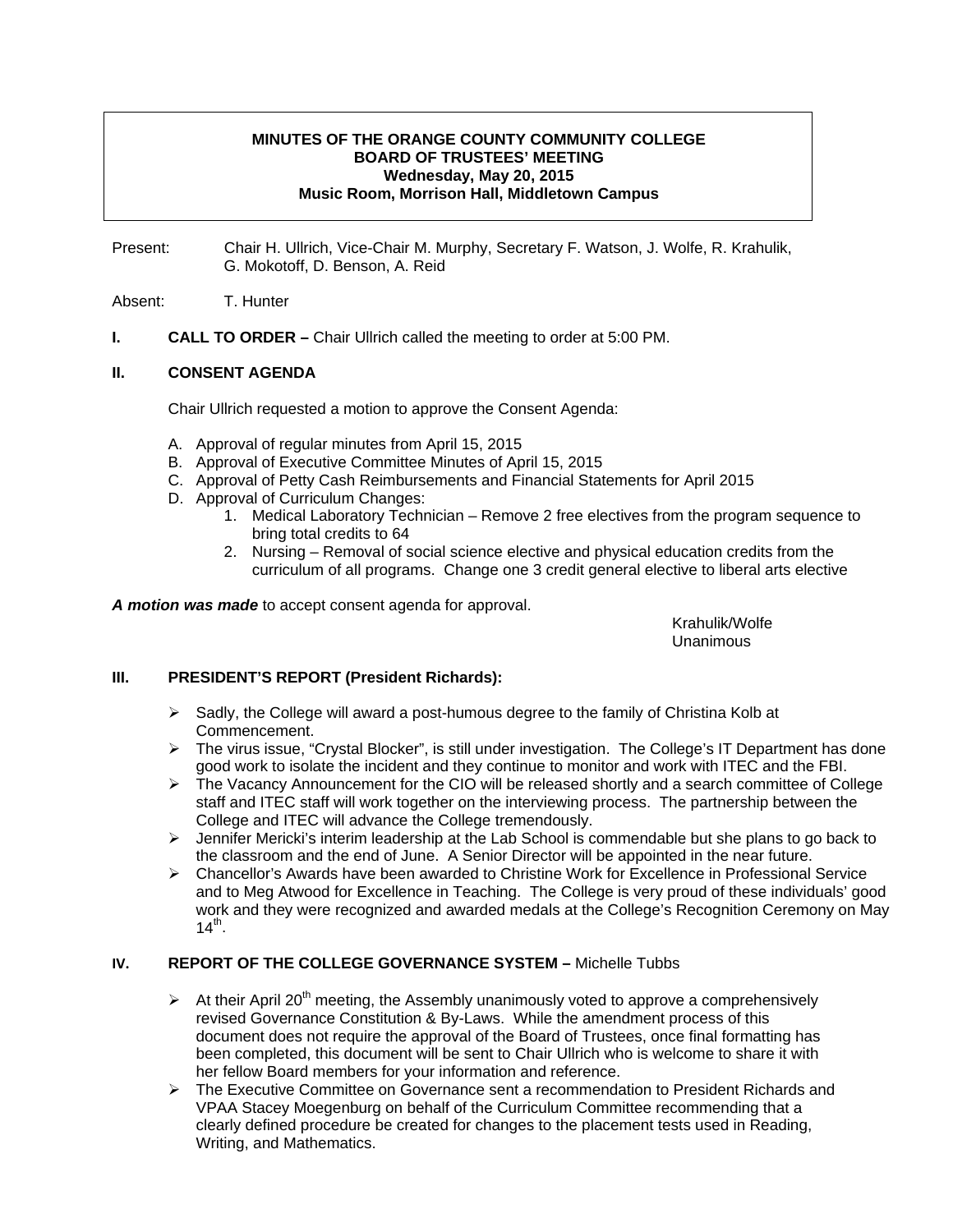- ¾ The Executive Committee on Governance sent a recommendation to President Richards on behalf of the Sustainability Committee with a proposed "Sustainability Master Plan 2015". This document will replace the inaugural Sustainability Master Plan that was written and approved in 2009 and will serve as the college's sustainability guide for the next 4-5 years. President Richards accepted the document as it was written and proposed.
- $\triangleright$  As was reported last month, the Campus Safety & Security Committee has completed an assessment of the newly adopted campus tobacco use policy. This assessment report will be shared with the Board at a later date. While this report is not suggesting any change to the policy as it is written at this point, it highly recommends the stronger enforcement of the new tobacco use policy. This stronger enforcement was a discussion item at a recent meeting the Governance President and VP had with President Richards.
- $\triangleright$  The Executive Committee of Governance has approved additional revisions to the membership and charge of the Assessment Advisory Committee. Revisions to this committee's membership were made at the beginning of this AY and approved only for the 14-15 AY with the understanding that they would be assessed by the committee in the spring to see if further revisions should be made or if this membership was best for the future work of the committee. The recently approved revisions to the membership and charge of this committee are a result of the committee shifting its focus more towards academic assessment, as well as the determination of the role it would play in the practices that were refined and created this year to improve our assessment of student learning as the college responded to the warning for MS Standard 14.
- ¾ Tom Giorgianni has stepped down as FCCC (Faculty Council of Community Colleges) Delegate. He has served in this capacity for the last  $4\frac{1}{2}$  years, and prior to that served as FCCC Alternate Delegate. There is one year remaining on Tom's three-year term as FCCC Delegate. Diane Bliss, current FCCC Alternate Delegate, will move into this position and serve as FCCC Delegate for the 15-16 AY. In the early Fall, Executive Committee will solicit nominees and the Assembly will elect a new FCCC Alternate Delegate to finish the last year of Diane's term.
- ¾ Developmental Education Committee Chair, Laura (Terree) Angerame, will be attending the SUNY Voices Campus Governance Leaders Leadership Institute June  $4<sup>th</sup>$ -5<sup>th</sup> at the Desmond Hotel and Conference Center in Albany. Governance President Michelle Tubbs will be participating in a session on the SUNY Shared Governance Award where she will speak to the aspects of shared governance at SUNY Orange that made the College deserving of the award.
- ¾ During the College's Employee Recognition Day last Thursday, Governance President Michelle Tubbs, on behalf of the college community, presented President Richards with a tree & plaque as well as a \$600+ donation to the William & Helen Richards Scholarship Fund. These gifts were made possible by the generous contributions of the faculty & staff from across the campus.

## **V. REPORT OF THE STUDENT TRUSTEE (April & May 2015) –** Alliso**n** Reid

## **Trustee Report: April & May 2015**

- ¾ Middletown/Newburgh:
	- For Commencement:
		- o Student Speaker: Moriah Brock
		- o Student Marshall : Allison Reid
	- For Convocation:
		- o Student Speaker: Teuta Ramusevic

New Student Truste**e**: Michael DeRubeis

o Mike is the current Treasurer for the Middletown Student Senate and the current Middletown Board of Activities President.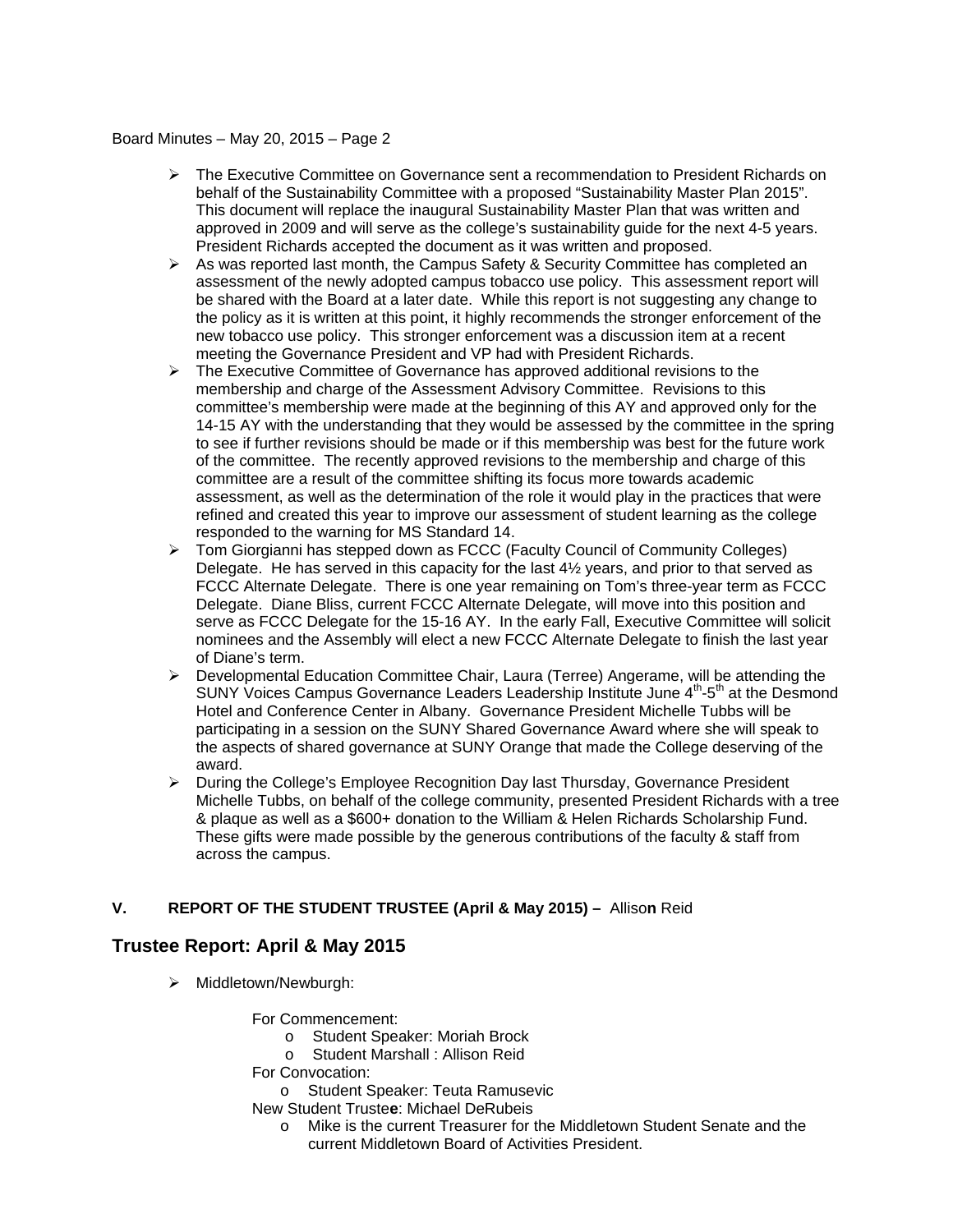Mike has been involved with the Business Club and many other organizations here on campus.

- $\triangleright$  Student Senate
	- o The Student Senate 2015 class gift is five framed historic timelines showing all the branches of military.
	- o The Student Senate and The Middletown Board of Activities are in the process of working with The Morrison Lab School and Newburgh Lab School to provide backpacks and money for books for each child.
	- o A donation was given by the Senate for Presidents Scholarship.
- ¾ Board of Activities (BOA)
	- o The Middletown Board of Activities raised \$150 for Autism in April from a bake sale.
	- $\circ$  April 30<sup>th</sup> Middletown B.O.A. had their annual spring picnic featuring laser tag. There was a great turn out with over 800 students attending.
	- $\circ$  May 5<sup>th</sup> Newburgh B.O.A. held their Stress Free Zone before finals.

### **VI. OLD BUSINESS:** N/A

#### **VII. NEW BUSINESS:**

*A motion was made* to approve Resolution No. 12: Resolution to Present Trustee Scholarship to Allison Reid

> Wolfe/Murphy Unanimous

*A motion was made* to approve Resolution No. 13: to Name Morrison Hall Emeriti Room the Dr. William Richards Round Room

> Benson/Krahulik Unanimous

#### **VIII. BOARD CHAIR COMMENTS:**

- $\triangleright$  Reminder: Commencement tomorrow (May 21) and Trustee Lewin will not attend
- ¾ Reminder: June 30, 4 PM dinner with Dr. Young at Old Erie Brew Pub. Please forward any thoughts for the agenda to Chair Ullrich
- $\triangleright$  End of Year Events are in board packets
- $\triangleright$  Since the last meeting in April 2015, Chair Ullrich has done the following:
	- $\circ$  April 23<sup>rd</sup> Attended opening reception for the Devitt Garden
	- o Attended 2 planning meetings with Trustee Wolfe for the June 4 farewell reception for Dr. Richards
	- o Worked with AVP Russell Hammond on Diversity Inclusion Initiative
	- $\circ$  May  $6^{th}$  Attended SUNY Trustees meeting in Albany with Dr. Young
	- $\circ$  May  $7^{th}$  Held press conference to announce Dr. Young's appointment
	- o Worked on Diversity Program with AVP Hammond and Consultant
	- $\circ$  May 18<sup>th</sup> Attended Foundation Board meeting
- ¾ Russell Hammond and Brenda Harburger worked together on a the recent marketing piece centerfold for Orange Magazine and did a great job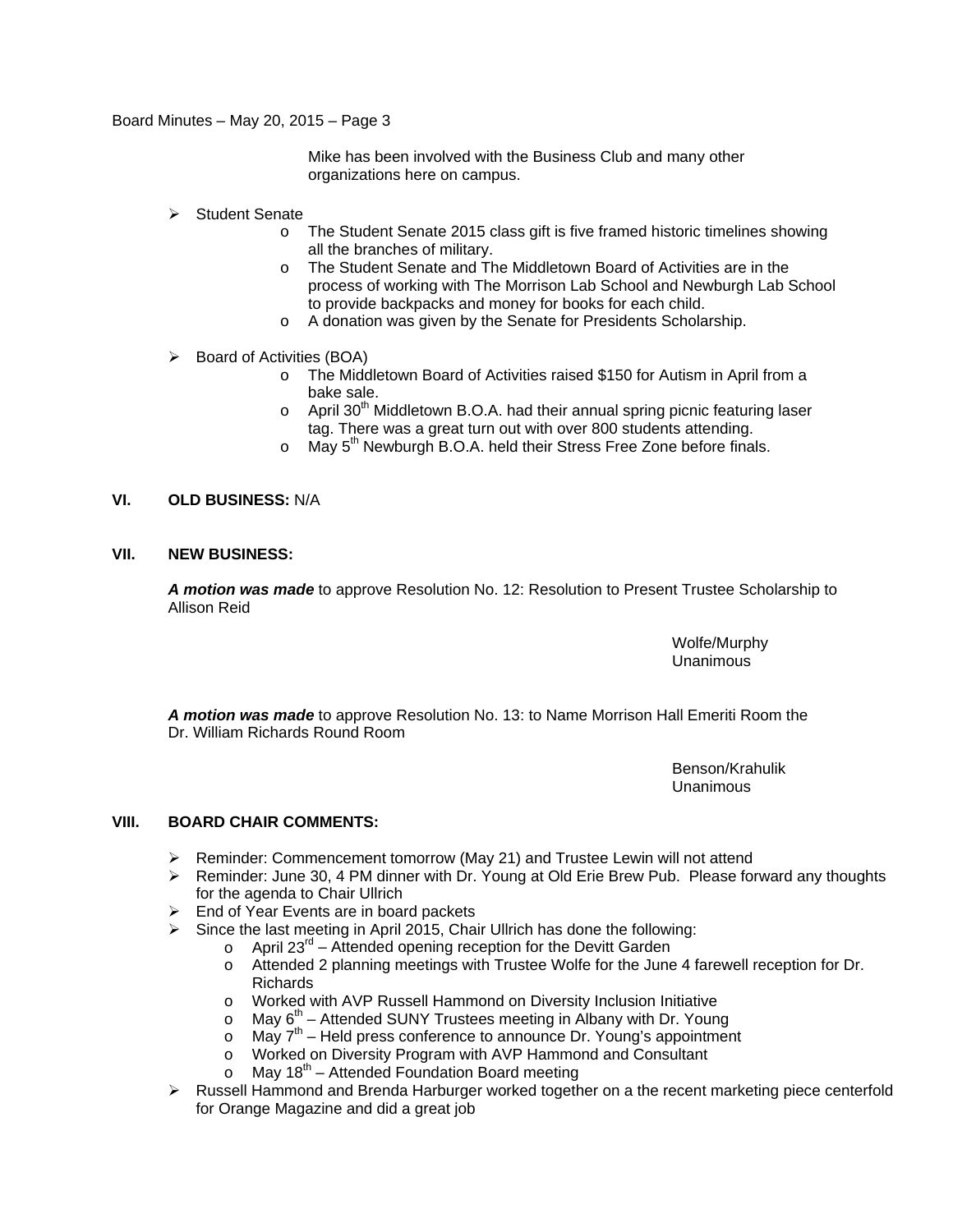### **IX. COMMITTEE REPORTS:**

**Academic Programs and Services Committee**: Trustee Murphy deferred to VPs Moegenburg and Brusati as she could not attend the last meeting.

The following was noted by VP Moegenburg and Brusati:

- $\triangleright$  Veterans Program updates and plans for the future were discussed
- $\triangleright$  SUNY Seamless Transfer The College is working diligently to complete the initiative and completion is at approximately 65%

### **Audit and Finance Committee:**

Trustee Krahulik noted the following:

- $\triangleright$  Financial reports indicate that enrollment continues to decline, as does revenue but the College is maintaining stability
- $\triangleright$  Administration continues to do a good job balancing the budget with personnel services and salaries being the largest area of savings
- $\triangleright$  The College continues to improve efforts in marketing and advertising. Trustees requested that a brief marketing presentation be done at the June retreat
- $\triangleright$  A list of the College's financial priorities for 2015/2016 is attached as Exhibit 1

### **X. COMMENTS FROM THE PUBLIC:** N/A

#### **XI. BOARD DISCUSSION:** N/A

**XII. BOARD ADJOURNMENT:** At 5:35 PM a motion was made (Wolfe/Krahulik) to end the regular board meeting and Committee of the Whole presentation commenced.

#### **Committee of the Whole Presentation:**

Diversity and Inclusion Initiative: Board Chair Ullrich & AVP Russell Hammond

A comprehensive presentation was given and discussion ensued regarding diversity efforts at the College and on the Foundation Board. The presentation is attached as Exhibit 2

## **XIII. EXECUTIVE SESSION:** N/A

Respectfully submitted,

Carol A. Murray Secretary to the Board

#### *NEXT BOARD MEETING/RETREAT: Thursday, June 4, 2015 West Hills Country Club Middletown, NY*

 *8 AM Breakfast Meeting 8:30 AM – 11 AM*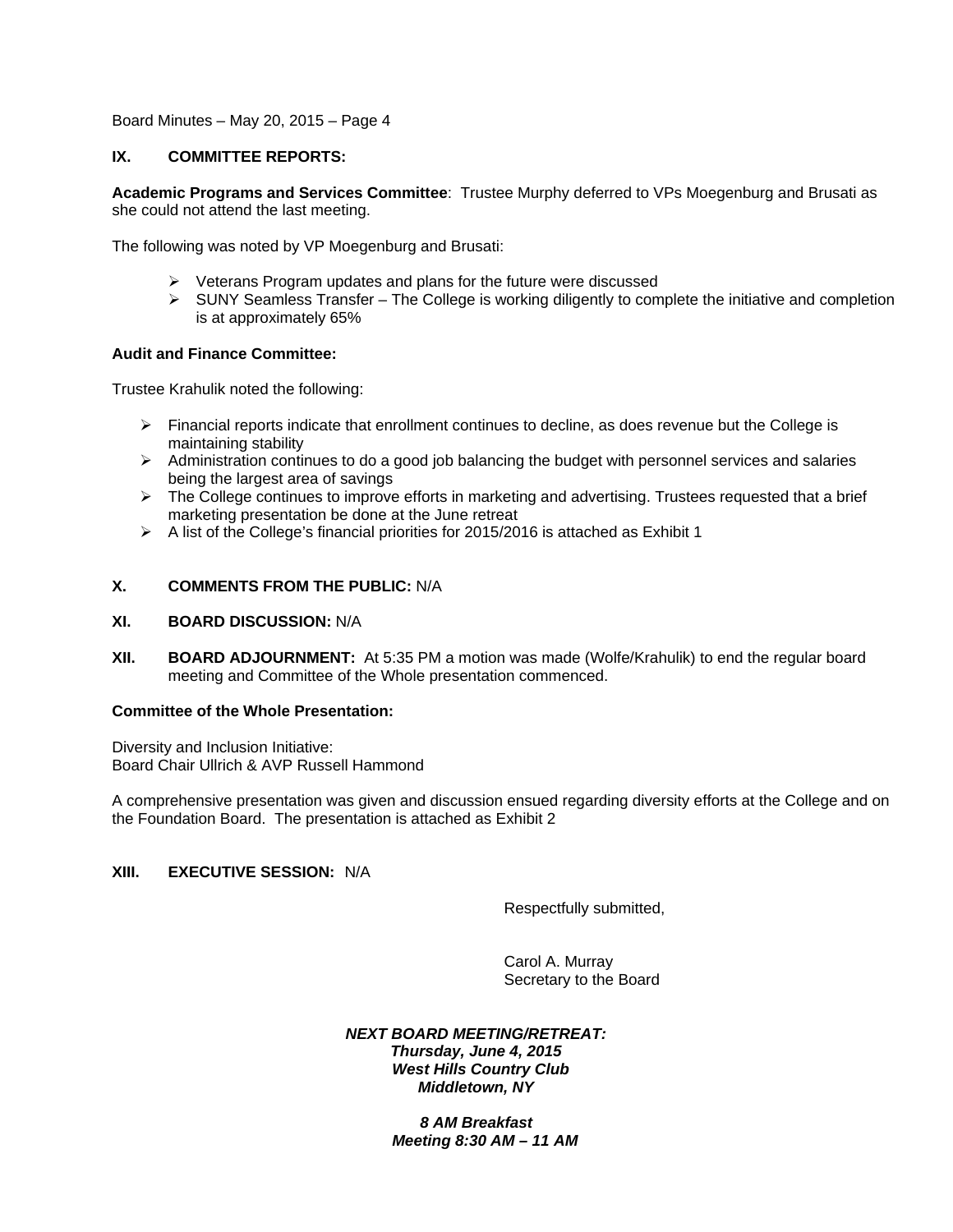# *Exhibit 1:*

# 2015-2016

| <b>College Financial Priorities</b> |                                                                                                                                                                                          | Solution                                                                                                                                                                                   |
|-------------------------------------|------------------------------------------------------------------------------------------------------------------------------------------------------------------------------------------|--------------------------------------------------------------------------------------------------------------------------------------------------------------------------------------------|
| 1.                                  | Fund 2015-2016 budget deficit of \$546,250                                                                                                                                               | Meeting with County Executive Steve Neuhaus                                                                                                                                                |
| 2.                                  | IT CIO and needed IT improvements                                                                                                                                                        | Security, software and system upgrades<br>and computer replacement plan                                                                                                                    |
| 3.                                  | <b>Student Services</b>                                                                                                                                                                  |                                                                                                                                                                                            |
|                                     | <b>Veterans Counselor</b>                                                                                                                                                                | Prefer full-time/temp solution part-time (29 hours)                                                                                                                                        |
| 4.                                  | Administration - New truck                                                                                                                                                               | One Ton Pick-up Truck \$47,000 or<br>3⁄4 ton pick-up truck with plow \$40,000<br>Buy one and make payments over 5 years                                                                    |
| 5.                                  | Academics                                                                                                                                                                                |                                                                                                                                                                                            |
|                                     | FT Instructional Designer<br><b>Bridges Program</b>                                                                                                                                      | May not be needed until next spring or summer<br>\$250,000 keep expenses within state one-time allocation                                                                                  |
| 6.                                  | Four laptops for new VPs and President                                                                                                                                                   | Capital equipment budget \$5,000                                                                                                                                                           |
| 7.                                  | <b>Additional Furniture/Equipment</b>                                                                                                                                                    |                                                                                                                                                                                            |
|                                     | Renovated Space:<br>A/P Labs BT and Harriman<br>Hudson Hall Furniture & Classroom Equipment<br>Math Lab Furniture and Equipment<br>IT Dept. Furniture<br><b>Education Dept Furniture</b> | Renovated space money if available<br>Renovated space money if available<br>Renovated space money if available<br>Renovated space money if available<br>Renovated space money if available |
| 8.                                  | Fund CSEA Salary Increase                                                                                                                                                                | Possible request to County                                                                                                                                                                 |
|                                     |                                                                                                                                                                                          | Use of Capital Cost Chargeback Funds for 50% of<br>Equipment<br>Requires County approval                                                                                                   |